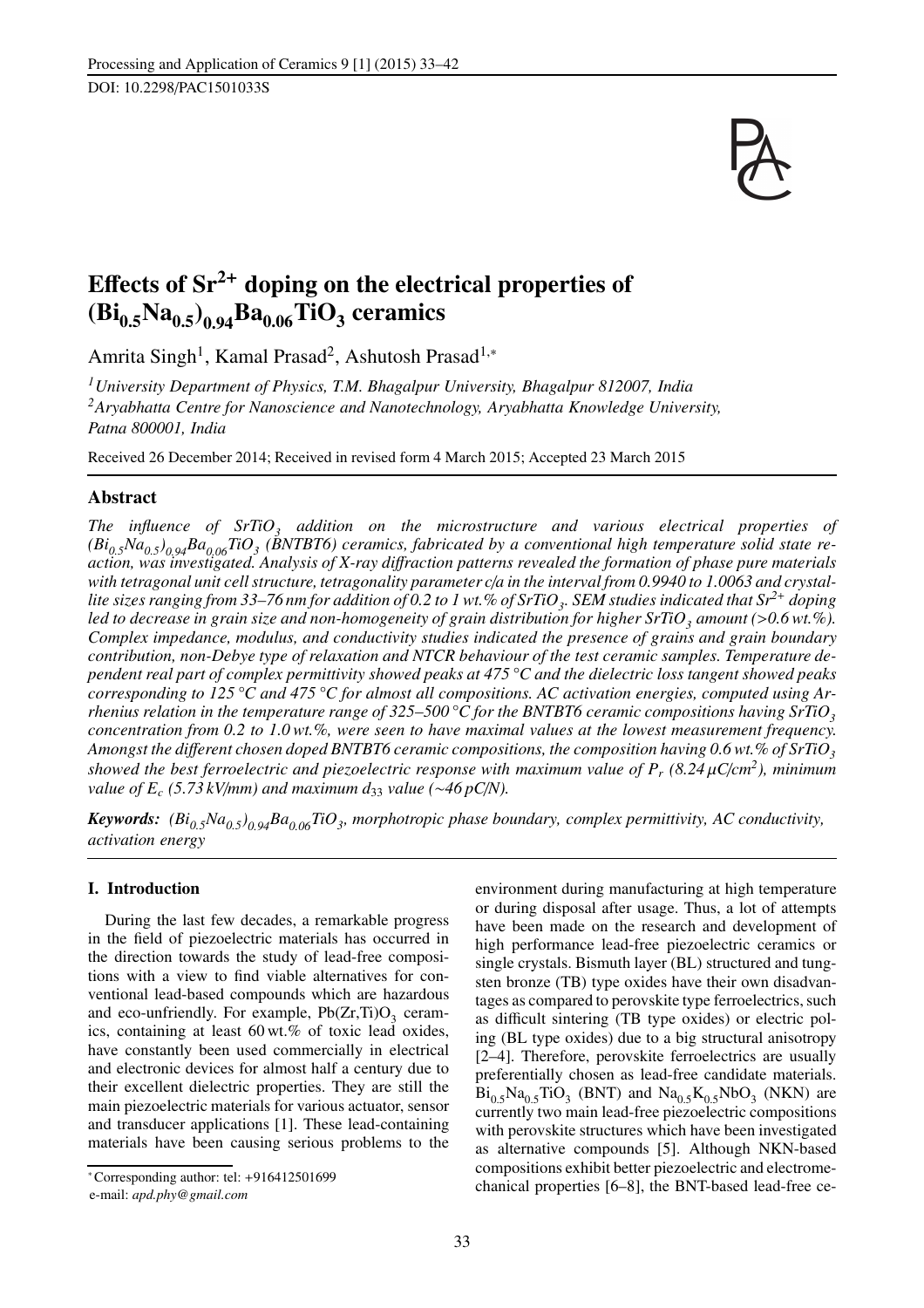ramics or single crystals have been commercially used for some applications because the latter possesses a relatively mature processibility and stable electrical properties. On the contrary, the NKN-based compositions show some problems in sintering, control of processing, durability against water, and reproducibility and stability of piezoelectric properties [5,9–12]. Therefore, a lot of modifications have to be done before their final application. BNT has been widely investigated and was considered to be a potential lead-free candidate material ever since it was discovered by Smolenskii *et al.* in 1960 [13]. It is a monoclinic perovskite ferroelectric with a relatively large remnant polarization,  $P_r = 38 \mu C/cm^2$ . However, because of its high coercive field,  $E_c = 73 \text{ kV/cm}$ , and relatively high conductivity, the pure BNT is difficult to be poled and is not a good piezoelectric material. These problems were then circumvented, of course to a smaller extent, by forming solid solutions with  $BaTiO<sub>3</sub>$  (BT),  $Bi_{0.5}K_{0.5}TiO_3$ , KNbO<sub>3</sub>, NaNbO<sub>3</sub>,  $(Sr_{1-x}Pb_xCa_y)TiO_3$ ,  $BiFeO<sub>3</sub>$ ,  $BiScO<sub>3</sub>$ , etc. [14–21]. Among these systems, BNT-BT seems to be the most interesting one. In this system a morphotropic phase boundary (MPB) was found at  $6 \text{ mol\%}$  of BaTiO<sub>3</sub> (0.94BNT-0.06BT), where the materials show enhanced dielectric, piezoelectric and electromechanical performances. Takenaka *et al.* as well as some other researchers [14–21] reported that 0.94BNT-0.06BT ceramics have relatively good properties such as:  $k_{33} = 0.55$ ,  $k_{31} = 0.19$ ,  $d_{33} = 125$  pC/N and  $d_{31} = 40 \text{ pC/N}$ . These properties were furthermore improved by a few research groups [14,22,23]. However, this material system has a high coercive electric field and moderate piezoelectric constants. It was believed that aliovalent substitution either at A- or B- site may induce soft or hard properties in a piezoelectric material by forming cation vacancies or oxygen vacancies, respectively. Several kinds of cations like  $Ce^{2+}$ ,  $La^{3+}$ ,  $Nb^{5+}$ ,  $Co^{3+}$ ,  $Mn^{2+}$ ,  $Y^{3+}$  etc. were tested to further modify BNT-based lead-free piezoelectric ceramics [24–27]. Literature survey revealed that no systematic study, except that by Chen *et al.* [28], on the effect of  $Sr^{2+}$  doping on the dielectric, ferroelectric, and piezoelectric properties of 0.94BNT-0.06BT (BNTBT6), has been reported. It is why in this study, the influence of small amount of strontium addition on the structure, microstructure, dielectric, ferroelectric, AC conductivity, complex impedance, and piezoelectric properties in 0.94BNT-0.06BT compositions are discussed.

#### II. Experimental procedure

Polycrystalline  $(Na_{1/2}Bi_{1/2})_{0.94}Ba_{0.06}TiO_3$  ceramics with addition of 0.2 to 1 wt.% of  $SrTiO<sub>3</sub>$  (denoted as BNTBT6-xST, where  $x = 0.2, 0.4, 0.6, 0.8$  and 1), were prepared by a standard high-temperature solid-state reaction technique using AR grade (purity more than 99.5%, Hi-Media) oxides and/or carbonates:  $Bi_2O_3$ ,  $Na<sub>2</sub>CO<sub>3</sub>$ ,  $SrTiO<sub>3</sub>$ ,  $BaCO<sub>3</sub>$  and  $TiO<sub>2</sub>$  in suitable stoichiometric proportions. The above ingredients were mixed thoroughly, first in air and then in methanol medium, using agate mortar and pestle. This mixture was calcined at an optimized temperature of 1170 °C for about 3 h (to ensure the formation of pure perovskite phase) in a covered AR-grade alumina crucible. Then, by adding a small amount of polyvinyl alcohol (PVA) as binder to the calcined powder, circular and rectangular disc shaped pellets having thickness in the range of 1– 2 mm were fabricated by applying uniaxial pressure of 6 tons/square inch on the powders. The pellets were subsequently sintered at the optimized temperature of 1175 °C in air atmosphere for about 2 h to achieve maximum density (∼95% of the theoretical density).

The XRD patterns of BNTBT6-xST powders (where  $x = 0.2, 0.4, 0.6, 0.8$  and 1) were obtained from an Xray diffractometer (X'pert-PRO, Pan Analytical, USA), using Cu K<sub>α</sub> radiation ( $\lambda = 1.5405$  Å) over a wide range of Bragg angles (20°  $\leq$  2 $\theta \leq$  80°) at the room temperature. A standard computer program POWD-X was utilized for the XRD-profile analysis. Surface morphology of the sintered samples was examined by a scanning electron microscope (JEOL-JSM840A). The frequency and temperature dependent dielectric constant  $(\varepsilon_r)$ , loss tangent (tan  $\delta$ ), complex impedance  $(Z^*)$  and phase angle  $(\theta)$  were measured using a computer-controlled LCR Hi-Tester (HIOKI 3532-50, Japan) on a symmetrical cell consisting of Ag|ceramic|Ag, where Ag is a conductive paint coated on each side of the pellet. Longitudinal piezoelectric charge coefficients  $(d_{33})$  of all the poled ceramic samples were measured using a PM3500  $d_{33}/d_{31}$  meter (KCF Technologies, USA) under an applied DC electric field of about  $1.5 \text{ kV/mm}$  at  $80 \degree \text{C}$  in a silicone oil bath for about 15 minutes.

### III. Results and discussion

#### *3.1. Structural study*

XRD patterns of the calcined BNTBT6-xST powders (where  $x = 0.2, 0.4, 0.6, 0.8$  and 1) are presented in Fig. 1a while Fig. 1b shows the fine scanning in the  $2\theta$  range of 46.0–47.5° for the ceramics sintered at 1175 °C. A small shift of the diffraction peaks can be seen in the samples with addition of  $SrTiO<sub>3</sub>$ . Thus, XRD data analysis shows that  $Sr^{2+}$  can diffuse into the lattice of BNTBT6 ceramics. Good agreement between the observed and calculated inter-planar spacing without any trace of extra peaks due to secondary phases pertaining to the constituent oxides suggested the formation of a single-phase compound with tetragonal structure. The possible incorporation of  $Sr^{2+}$  at the A-site in the complex  $\text{ABO}_3$  type oxide of the investigated ceramic compositions may distort the unit cell, change the dipolar moment, and induce strain in the lattice because of more cations co-occupying the same lattice of unit cell. In addition,  $Sr^{2+}$  doping may result in inhomogeneous crystal structure at the nanometre scale and therefore a more relaxation-like response can be expected.

Table 1 enlists the values of unit cell parameters,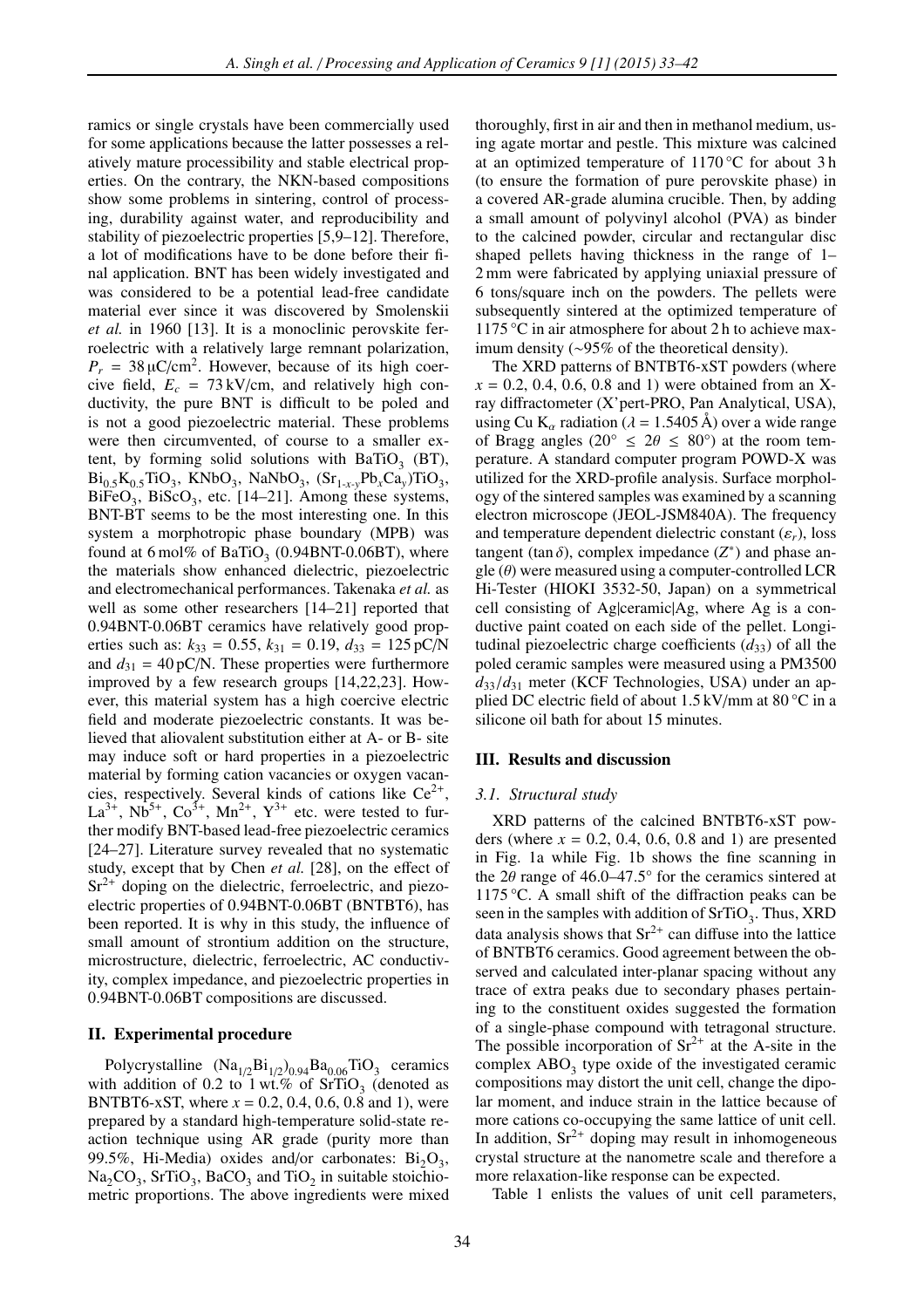

Figure 1. XRD patterns of BNTBT6 having different fractions of SrTiO<sub>3</sub> recorded in 2 $\theta$  interval: a) 20–80° and b) 46.0–47.5°

tetragonality parameter and volume of unit cell of BNTBT6-xST ceramics having different fractions of  $SrTiO<sub>3</sub>$  in the compositions. Analysis of X-ray diffraction patterns revealed the formation of phase pure materials with tetragonal unit cell structure, tetragonality parameter *c*/*a* attaining maximum and minimum values equal to 1.0063 and 0.9940 for 0.4 and 0.8 mol% of  $SrTiO<sub>3</sub>$ , respectively.

#### *3.2. Microstructural study*

Figure 2 shows the SEM micrographs of BNTBT6 xST ceramics in which grainy structure is clearly visible, thereby indicating the existence of polycrystalline microstructure. Grains of slightly unequal sizes appear to be distributed throughout the samples. Table 2 enlists the grain sizes in the pure BNTBT6 and compositions having different fractions of  $SrTiO<sub>3</sub>$  and it can be seen that the average grain size was estimated to be ∼1.22–3.74 µm. Apparent densities of all sintered ceramics were found to be ∼95% of the corresponding theoretical ones. SEM micrographs (and data in Table 2) indicated that substitution of  $Sr^{2+}$  for  $Ba^{2+}$  at the A-site led to decrease in grain size with the increase of  $SrTiO<sub>2</sub>$ content. Thus,  $SrTiO<sub>3</sub>$  doping in small proportion is seen to produce a significant influence on sintering of BNTBT6 ceramics. However, excessive  $SrTiO<sub>3</sub>$  doping beyond 0.6 wt.% led to non-homogeneity of grain distribution, probably associated to the pinning effect of grain boundary owing to segregation of some smaller sized particles. Those structural changes might be caused by  $Sr^{2+}$  (ionic radius = 1.18 Å) substituting the larger Ba<sup>2+</sup> ions (ionic radius =  $1.35 \text{ Å}$ ) mostly in the grain boundary area and/or donor ions formed owing to the substitution of  $Sr^{2+}$  for smaller sized Na<sup>+</sup> (radius = 1.02 Å) and  $Bi^{3+}$  (radius = 1.03 Å). Thus,  $Sr^{2+}$  may act as a donor and hence as a softener that may lead to some Na-site vacancies which would relax the strain caused by reorientation of domains. Therefore, the movement of the domains becomes easier and, thus, electrical properties of the BNTBT6 ceramics are expected to improve significantly by  $\text{Sr}^{2+}$  doping. Doping with  $\text{SrTiO}_3$  in suitable proportion might have led to an increase in unit cell volume, lower c/a values etc., thus, corroborating the results derived from structural study on the powder ceramic samples. The slight distortion of the unit cell was attributed to larger sized  $\text{Sr}^{2+}$  ions diffused into the BNTBT6 lattice to replace  $Bi^{3+}$ , Na<sup>+</sup> resulting in the enlargement of lattice constant and lattice energy which tends to promote a phase transformation in order to stabilize the structure.

#### *3.3. Dielectric study*

It is expected that the dopant in the base BNTBT6 material can modify the dielectric properties in various ways and create a material with a desired response. Figures 3a and 3b depict temperature dependence of real

Table 1. Unit cell parameters, tetragonality parameter and volume of unit cell in BNTBT6-xST having different fractions of SrTiO<sub>3</sub>

| Fractions of $SrTiO3$ in<br>BNTBT6-xST | $a \hat{[A]}$ | $c \text{ [Å]}$ | c/a    | $V[\AA^3]$ |
|----------------------------------------|---------------|-----------------|--------|------------|
| 0.002                                  | 3.8815        | 3.8623          | 0.995  | 58.19      |
| 0.004                                  | 3.8736        | 3.8978          | 1.0063 | 58.48      |
| 0.006                                  | 3.8797        | 3.8566          | 0.9941 | 58.05      |
| 0.008                                  | 3.8856        | 3.8623          | 0.994  | 58.31      |
| 0.010                                  | 3.8856        | 3.8935          | 1.002  | 58.78      |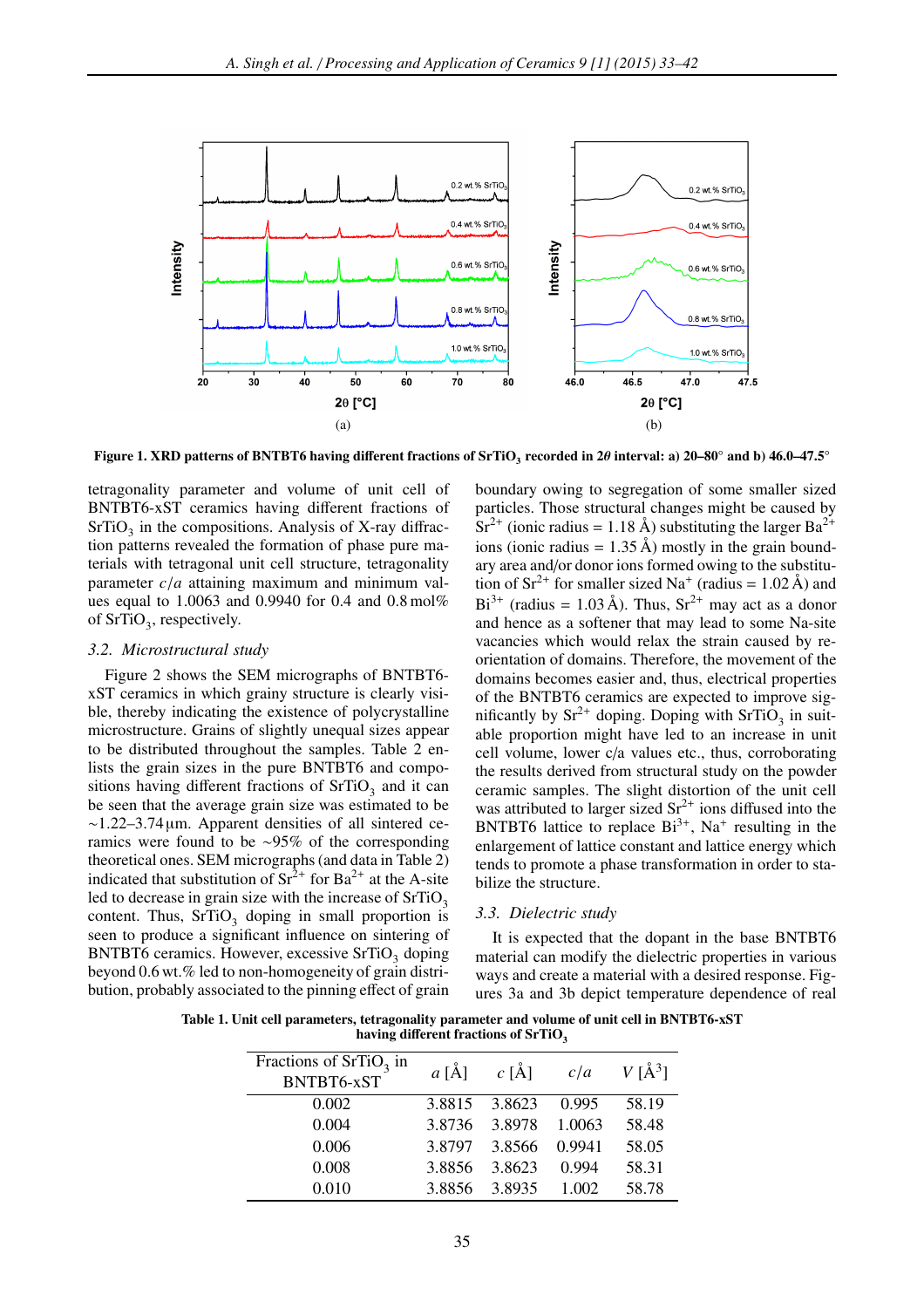

Figure 2. SEM micrographs of BNTBT6-xST having different fractions of  $SrTiO<sub>3</sub>$ : a)  $(0, b)$  0.2, c) 0.4, d) 0.6, e) 0.8 and f) 1 wt. %

Table 2. Grain sizes in BNTBT6 and in BNTBT6-xST having different fractions of  $SrTiO<sub>3</sub>$ 

| Fractions of $SrTiO3$ in | Grain size |
|--------------------------|------------|
| BNTBT6-xST               | [µm]       |
| $\mathbf{\Omega}$        | 3.01       |
| 0.002                    | 2.95       |
| 0.004                    | 3.74       |
| 0.006                    | 1.70       |
| 0.008                    | 1.64       |
| 0.010                    | 1.22       |

part  $(\varepsilon')$  of complex permittivity at 1 kHz frequency and frequency dependence of  $\varepsilon'$  at the ambient temperature  $(35^{\circ}C)$ , respectively, for Sr<sup>2+</sup> doped BNTBT6 samples. The dielectric constant versus temperature curves (Fig. 3a) exhibit peaks almost at a fixed Curie temperature  $(T_m \sim 475 \,^{\circ}\text{C})$ , independent of the amount of Sr<sup>2+</sup> doping. As depicted in Fig. 3b, at room temperature maximal and minimal values of dielectric constant for  $Sr^{2+}$ doped BNTBT6 samples at 100 Hz are ∼4038 and 1231 for 0.2 and 1 wt.% of  $Sr^{2+}$  doped BNTBT6 samples, respectively.  $\varepsilon'(\omega)$  is seen to provide a monotonic decrease with increasing frequency and the decrease of  $\varepsilon'$ with frequency is greater at higher temperatures. The higher ε' values at lower frequencies for polar materials are attributed to the contribution of multi-component polarization mechanisms (i.e. electronic, ionic, orientation and space charge). At higher frequencies the dipoles cannot rotate rapidly, so that their oscillations lag behind those of the field. As the frequency is further raised, the dipoles are completely unable to follow the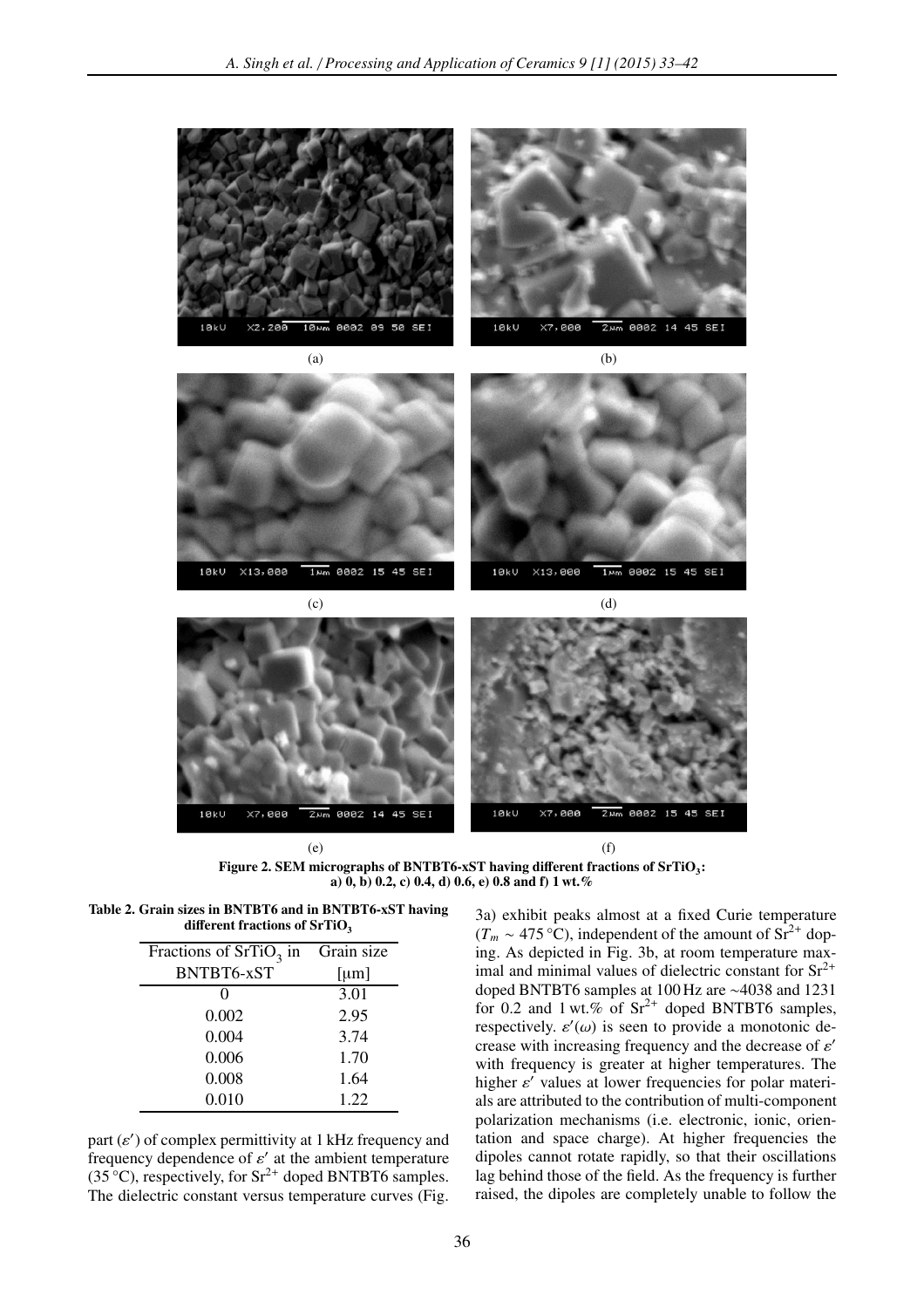

Figure 3. Temperature and frequency dependence of dielectric constant (a and b) and dielectric loss tangent (c and d) for BNTBT6-xST ceramics

field and hence the orientational polarization ceases, so  $\varepsilon'$  decreases and attains a constant value at higher frequencies (∼1 MHz) that is attributed to the interfacial polarization [31]. This variation of  $\varepsilon'$  with frequency can be explained on the basis of Maxwell-Wagner twolayers model for space charge or interfacial polarization with Koop's phenomenological theory [32,33]. According to this model, dielectric materials are supposed to consist of large number of well conducting grains which are separated by poorly conducting thin grain boundaries. Under the application of external electric field, the charge carriers can easily migrate from the grains and get accumulated at the grain boundaries. This process can produce large polarization and high dielectric constant. The decrease of  $\varepsilon'$  with frequency arises from the fact that because of inertia, the polarization does not occur instantaneously with the application of the electric field. The delay in response towards the applied alternating electric field leads to the consequent decrease in dielectric constant. Also, at lower frequencies, all four types of mechanism for polarization contribute to the total polarization of the material and hence higher value of dielectric constant arises. With the increase in frequency, the dipoles with large relaxation times cease to respond to the applied frequency and hence decrease in the dielectric constant is caused. This type of frequency dependence of dielectric behaviour is found in many ferroelectric materials [34,35]. As shown in Fig. 3b, at a fixed frequency (100 Hz, 1 kHz and 10 kHz) the values of  $\varepsilon'$  are seen to decrease proportionately with the increase of  $Sr^{2+}$  content, except for the composition having 0.4 wt.% of  $Sr^{2+}$  which shows the opposite trend of variation. Above 10 kHz, an exactly opposite dielectric dispersion is observed. This can also be explained on the basis of Maxwell-Wagner theory. According to this theory, the dielectric constant is directly proportional to the grain size of the samples [36] and the sharp decrease of grain sizes is seen for the samples with  $Sr^{2+}$  content up to 0.6 wt.% (Fig. 2, Table 2).

Figures 3c and 3d depict the temperature dependence of dielectric loss tangent (tan  $\delta$ ) at 1 kHz and frequency dependence of the same parameter at the ambient temperature (35 °C) for  $Sr^{2+}$  doped BNTBT6 samples, respectively. The loss tangent versus temperature curves (Fig. 3c) exhibit peaks almost at a fixed temperature ( $T_m \sim 475$  °C, at which the ferroelectricparaelectric phase transition is supposed to take place) for all  $Sr^{2+}$  doped BNTBT6 samples. Further, as depicted in Fig. 3d, the values of  $\tan \delta$  for  $\text{Sr}^{2+}$  doped BNTBT6 samples are seen to decrease with frequency up to 100 kHz and at about 1 MHz all curves are merged together to attain minimal values (∼0.08–0.11). This can again be explained in the light of Maxwell-Wagner theory which endorses the existence of peaks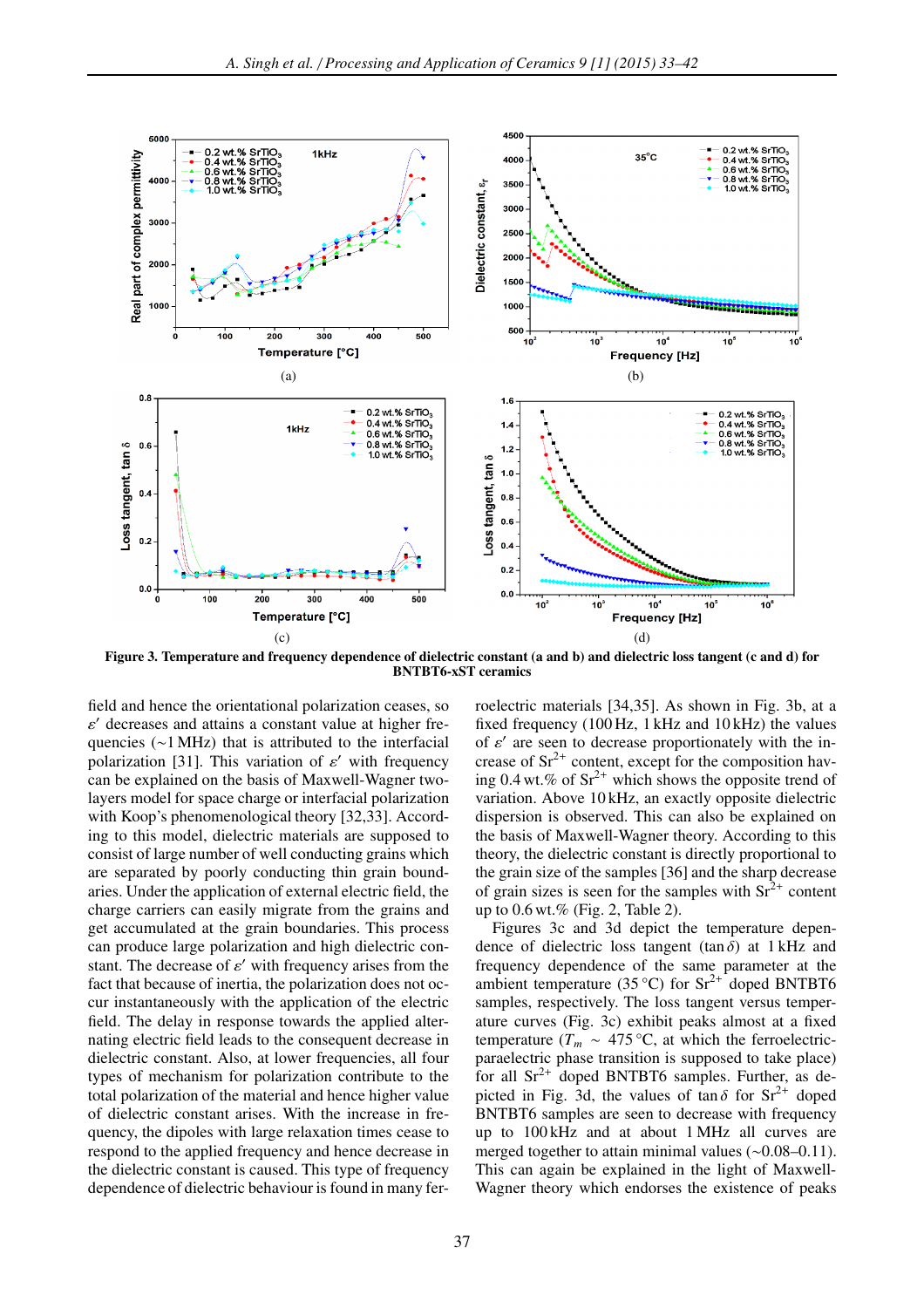in the temperature-dependent loss function [37]. The temperature-dependent dielectric loss tangent (tan  $\delta$ ) is owed to the relaxation of space charge polarization [38].

#### *3.4. Impedance study*

Figures 4a and 4b show the  $Z'(f)$  and  $Z''(f)$  plots for BNTBT6-xST ceramics at the ambient temperature, respectively. At 100 Hz the maximal and minimal values of *Z'* are ∼1.056 MΩ and 0.4 MΩ for the composition having 0.4 and  $1 \text{ wt.} \%$  of  $SrTiO<sub>3</sub>$  doping in BNTBT6, respectively. The corresponding maximal and minimal values of *Z*<sup>"</sup> are ~3.6 MΩ and 0.3 MΩ for the compositions having 1 and  $0.4$  wt.% of SrTiO<sub>3</sub> doping in BNTBT6. As shown in Fig. 4a, the frequencyindependent minimal magnitude of *Z'* is ~57 kΩ, common to all doped ceramic compositions at the ambient temperature. From the plots it is seen that at low temperature, *Z'* decreases monotonically with increasing frequency up to a certain limiting range (∼10 kHz) above which it becomes almost frequency- independent. The higher values of Z' at lower frequencies indicate that the polarization in the investigated ceramics is large. This signifies that the grain boundaries are not relaxing even at the highest measurement frequency. *Z* ′′(*f*) plots (shown in Fig. 4b) indicate almost identical monotonically decreasing type of variation up to the same frequency limit ∼10 kHz beyond which they merge together at a very low value of Z" to show frequencyindependent nature of variation extending up to the highest frequency limit at all the chosen doping concentrations of  $Sr^{2+}$ . It is also seen that the nature of variation of Z" with frequency is opposite to that of Z' for all doped ceramic compositions. The merging of *Z* ′′ (as well as of *Z'*) at higher frequencies indicates possible release of space charge accumulation at the boundaries of homogeneous phases in the test material under the applied external field. At the ambient temperature monotonic decrease of Z" for all the compositions indicated that at lower temperatures the relaxation is absent in the investigated materials. This means that in the prepared samples relaxation species are immobile defects and only the orientation effects may be associated. Also, the decreasing magnitudes of Z' and Z'' with increasing frequencies implied that relaxation in the material is temperature-dependent, and apparently there is no single relaxation time.

#### *3.5. Complex impedance*/*modulus spectroscopy*

Complex impedance spectroscopy (CIS) is a powerful tool for characterizing many of the electrical properties of materials and their interfaces with electronically conducting electrodes. The CIS gives a direct correlation between the response of a real system and an idealized model circuit composed of discrete electrical components. It may be used to investigate the dynamics of bound or mobile charges in the bulk or interfacial regions of any kind of solid or liquid material: ionic, semiconducting, mixed electronic-ionic and even insulators (dielectrics). Most of real ceramics contain grains and grain boundary regions, which individually have very different physical properties. These regions are well observed in the impedance and modulus spectra. The electrical properties of the prepared ceramic samples have been investigated using CIS as well as complex modulus spectroscopy (CMS) techniques. Electrical AC data may be presented in any of four interrelated formalism: relative permittivity  $\varepsilon^* = \varepsilon' - j\varepsilon''$ ; impedance  $Z^* = Z' + jZ'' = 1/j\omega C_0 \varepsilon^*$ ; electric modulus  $M^* =$  $M' + jM'' = 1/\varepsilon^*$ ; admittance  $Y^* = Y' + jY'' = j\omega C_0 \varepsilon^*$ ; and  $\tan \delta = \varepsilon''/\varepsilon' = M''/M' = Z'/Z'' = Y''/Y'$ , where  $\omega$  (=  $2\pi f$ ) is the angular frequency,  $C_0 = \varepsilon_0 A/d$  is the geometrical capacitance,  $j = \sqrt{-1}$ ;  $\varepsilon_0$  is the permittivity of free space,  $8.854 \times 10^{-12}$  F/m; *d* and *A* are the thickness and area of the pellet, respectively, and  $\delta$  is complementary to the phase angle,  $\theta$ , as observed by the LCR Hi-Tester. To study the contribution of various microscopic elements, such as intragrain, intergrain, electrode effect, and relaxation process, Cole-Cole plot



Figure 4. Frequency dependence of real (a) and imaginary parts (b) of complex impedance (*Z* ∗ ) for BNTBT6-xST ceramics at room temperature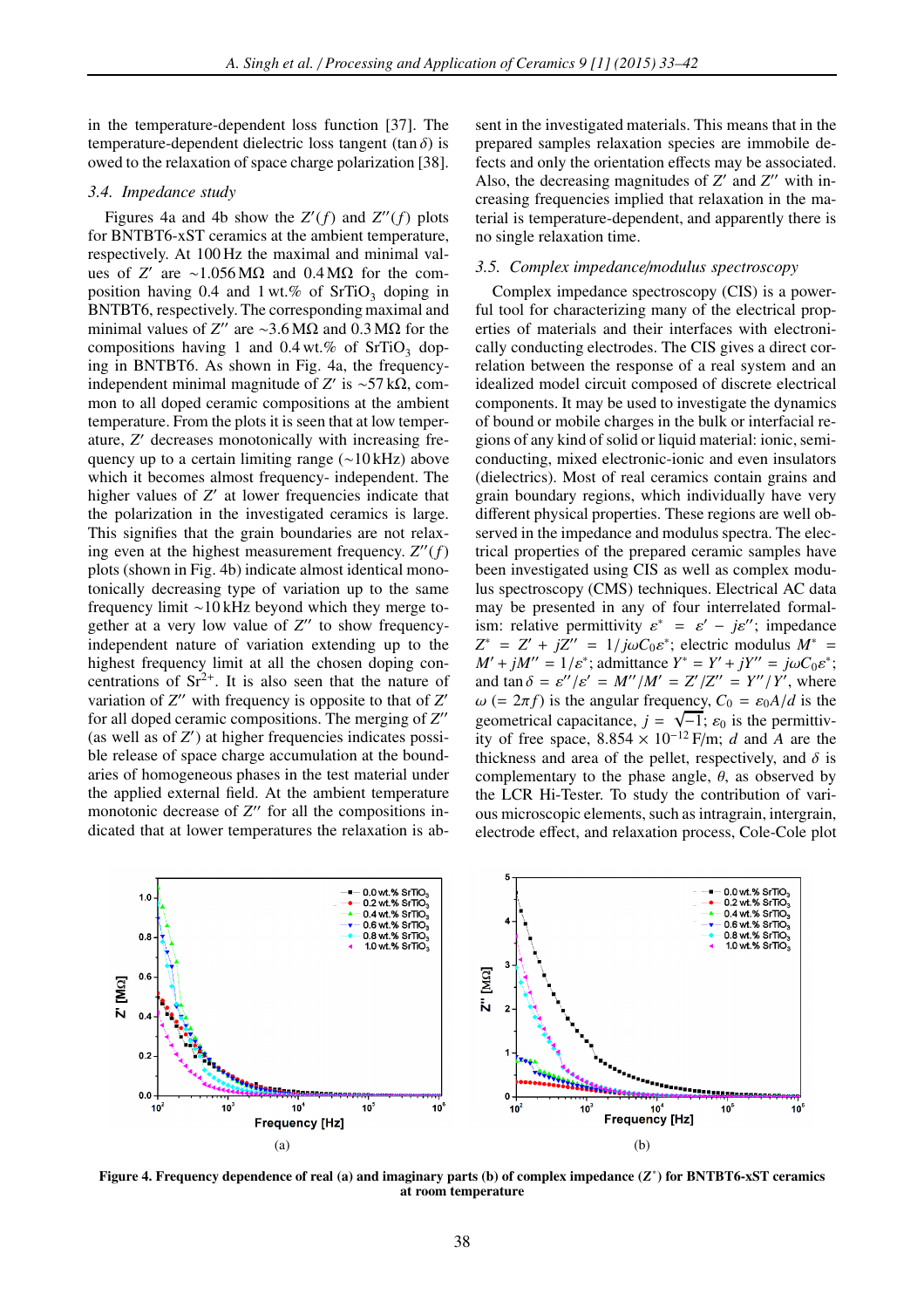

Figure 5. Complex impedance (a) and modulus plots (b) for for BNTBT6-xST ceramics, measured at 475 °C

analysis was used. Figure 5a shows the Cole-Cole plots of the compounds corresponding to  $475^{\circ}$ C as the measurement temperature in which it is observed that the composition having  $0.6$  wt.%  $\text{Sr}^{2+}$  dopant has very high order of insulating properties because they provide plots in the form of almost straight lines parallel to the ordinate. However, the resulting curves for the other  $Sr^{2+}$ dopant contents showed a tendency to bend towards the abscissa to form semicircles with their centres below the real axis, having comparatively larger radii and the radii decreasing with the increase of temperature, thereby indicating negative temperature coefficient of resistivity (NTCR) behaviour of the materials, generally found in case of semiconductors, showing a clear-cut departure from the ideal Debye type behaviour. This non-ideal behaviour could be attributed to several factors such as grain orientation, grain boundary, stress-strain phenomena, and atomic defect distribution. A series array of two parallel *RC* combinations  $[(R_g, C_g), (R_{gb}, C_{gb})]$  in series with a resistor  $(R<sub>s</sub>)$  indicate the contribution from grains of the sample in the high frequency region and from the grain boundaries in the low frequency region. No other relaxation mechanism, such as the electrode effects, could be identified through the use of CIS technique in the test frequency and temperature range.

The impedance data could be analysed in a much better way by re-plotting the data in the complex modulus  $(M^*)$  formalism, which is based on the polarization analysis. The dopant  $(Sr^{2+})$  concentration dependence of the complex modulus spectrum  $(M''(f))$  vs. *M*′ (*f*)) for the doped BNTBT6 ceramic compositions corresponding to  $475^{\circ}$ C as the measurement temperature is shown in Fig. 5b. From this figure, we can notice that the samples' modulus spectrum has a typical semicircular pattern with its centre lying below the real axis, thereby indicating non-Debye type of relaxation response in the investigated material system. The main difference from the corresponding complex impedance plots (as illustrated in Fig. 5a) is that in the case of modulus plots (Fig. 5b), the depressed semicircles corresponding to grains and grain boundaries are clearly visible and well separated whereas in the impedance spectra they almost overlaps. In the modulus spectrum, right semicircles represent data corresponding to higher frequencies and left semicircles represent data corresponding to lower frequencies for each set. Larger semicircles for the grain-boundaries and smaller ones for the grains in each of the plots in Fig. 5b show the dominance of grain-boundaries over the grains in each of the given compositions at the test measurement temperature  $(475 °C)$ .

## *3.6. Electrical conductivity*

The real part of AC conductivity  $(\sigma'_{AC})$  is directly related to the dielectric properties of the material: the real part of the dominant bulk conductivity may be evaluated from the impedance spectrum using the relation  $\sigma'_{AC} = t/(Z'A)$ , where  $Z' (= Z^* \cos \theta)$  is the real part of complex impedance;  $t$  is the thickness;  $\theta$  is the phase angle and *A* the surface area of the sample. Approximate values of DC conductivity of the test materials were evaluated from the extrapolation of the available plateaus of the  $\sigma_{AC}(\omega)$  plots down to  $\omega = 0$  for all  $Sr<sup>2+</sup>$  doped BNTBT6 ceramic compositions in view of the fact that the frequency-dependent AC conductivity is given by the relation [39–43]:

$$
\sigma = \sigma_0 + A\omega^{S_1} + B\omega^{S_2} \tag{1}
$$

in which *A*, *B*,  $S_1$  and  $S_2$  are constants and  $\omega = 2\pi f$ (*f* being the frequency) is the angular frequency. The AC conductivity-based activation energy was obtained using the Arrhenius relationship:

$$
\sigma_{AC} = \sigma_0 \exp(\frac{-E_a}{k_B T})
$$
 (2)

Thus, it is clear that the slope of the  $ln(\sigma_{AC})$  vs.  $10^3/T$ plots would yield the values of activation energy for AC conductivity  $(E_a)$ . Figure 6 shows the frequencydependence of real part of complex AC conductivity  $(\sigma'_{AC})$  for BNTNT6-xST ceramics at the room temperature and Fig. 7 shows the inverse temperature depen-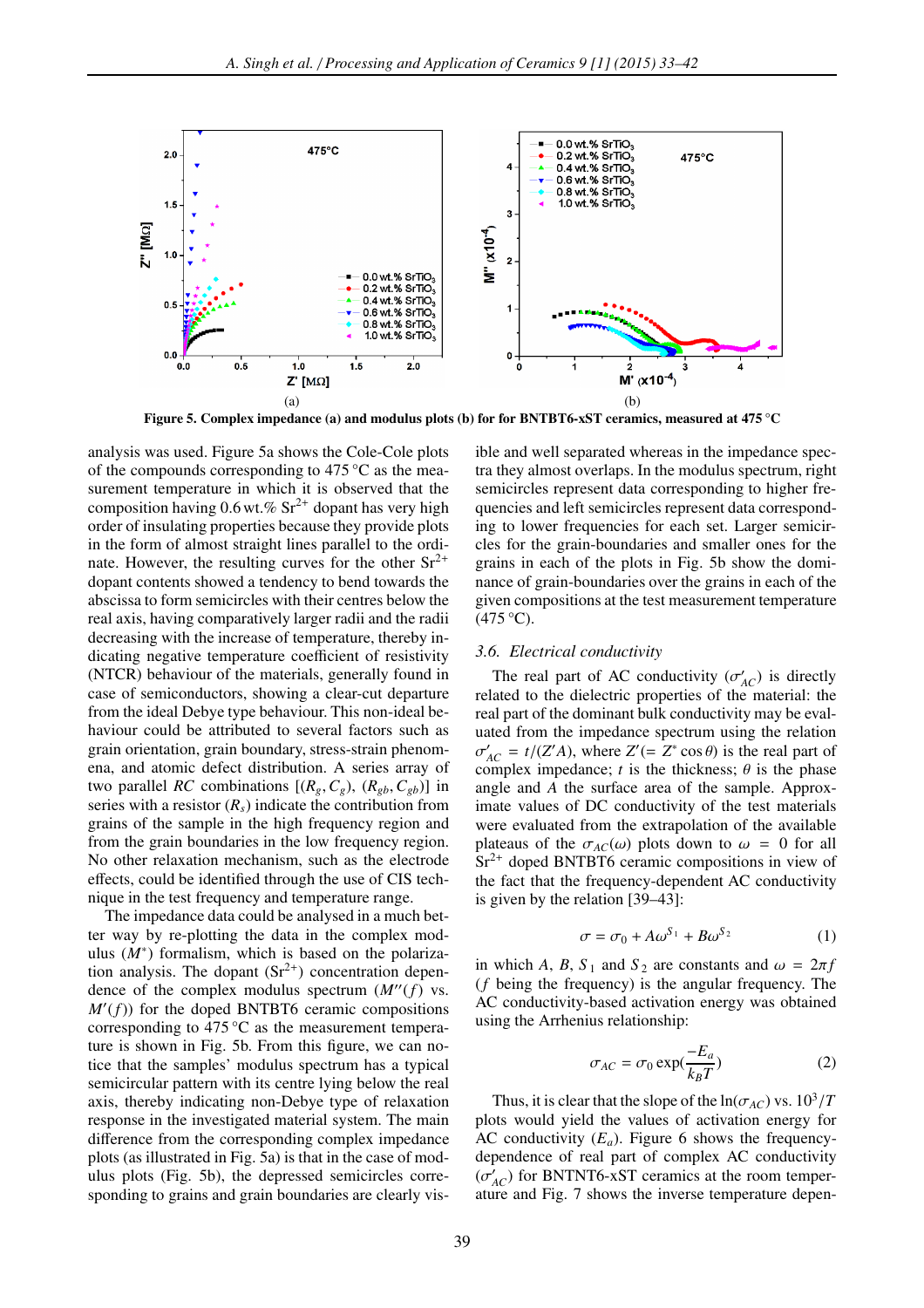

Figure 6. Frequency dependence of real part of complex AC conductivity  $(\sigma_{AC}^*)$  for BNTBT6-xST ceramics at room temperature



Figure 7. Inverse temperature dependence of log of real part of complex AC conductivity  $\overline{(\sigma_{AC}^*)}$  for BNTBT6-xST ceramics at 1 kHz

dence of log of real part of complex AC conductivity  $(\sigma_{AC}^*)$  for the same Sr<sup>2+</sup> doped BNTBT6 ceramic compositions at 1 kHz. From Fig. 6 it is apparent that for all doped BNTBT6 ceramic compositions (except the pure BNTBT6 ceramics) the AC conductivity is seen to have no role at least up to 10 kHz. On the other hand, for BNTBT6 ceramic sample, the AC conductivity is seen to no role even at the lowest frequency of measurement. The values of real part of AC conductivity at 1 kHz,  $10 \text{ kHz}$ ,  $100 \text{ kHz}$  and  $1 \text{ MHz}$  are  $9.3 \times 10^{-5}$ ,  $1.55 \times 10^{-4}$ ,  $6.3 \times 10^{-4}$  and  $4.1 \times 10^{-3}$  S/m, respectively. As referred to earlier, a linear least squares fit of the conductivity data for BNTBT6-xST  $(x = 0, 0.2, ...)$ 0.4, 0.6, 0.8 and 1) ceramic compositions to equation 2 gives the value of the apparent activation energy  $(E_a)$ for them. As it is evident from the plots in Fig 7, it may be inferred that real part of complex AC conductivity  $(\sigma'_{AC})$  (and hence the value of the apparent activation energy, *Ea*) for BNTBT6 ceramic sharply rises up to the Curie temperature above which it goes down rapidly in the region of paraelectric phase of the ceramic. On the other hand, the  $Sr^{2+}$  doped BNTBT6 ceramic compositions do not show such sharp rise and fall of AC conductivity and the magnitudes of the computed apparent activation energies of all  $Sr^{2+}$  doped BNTBT6 ceramic compositions are comparatively smaller near the Curie point. Activation energy values are ∼0.1469 eV, 0.048 eV, 0.1248 eV, 0.01716 eV and negligibly small for 0.2, 0.4, 0.6, 0.8 and 1 wt.%  $SrTiO<sub>3</sub>$  doped BNTBT6 ceramics, respectively. The enhancement in AC conductivity with temperature for 0.2, 0.4, 0.6, 0.8 and  $1 \text{ wt.} %$ of  $SrTiO<sub>3</sub>$  doped BNTBT6 ceramics (even may be small in magnitude) may be attributed to the fact that within the bulk, the oxygen vacancies are usually created during heat treatment due to the loss of oxygen are usually created during sintering and the charge compensation follows the Kröger-Vink equation [40]:

$$
O_0 \longrightarrow \frac{1}{2}O_2 \uparrow + V_0^{\bullet \bullet} + 2e^{-1} \tag{3}
$$

which shows that free electrons are left behind, making the n-type materials.

#### *3.7. Piezoelectric and ferroelectric response*

Longitudinal piezoelectric charge coefficient  $(d_{33})$  of the poled (under an applied DC electric field of about  $1.5 \text{ kV/mm}$  at 80 °C in a silicone oil bath for about 15 minutes) doped BNTBT6 ceramic samples with 0.2, 0.4, 0.6, 0.8 and 1 wt.% of SrTiO<sub>3</sub> are found to be ∼35, 33, 46, 28 and 19.5 pC/N, respectively.

Figure 8 shows dependence of polarization  $(P_r)$ and coercive field  $(E_c)$  on the SrTiO<sub>3</sub> doping concentration for the aforesaid compositions. It revealed that the BNTBT ceramic composition having 0.6 wt.% of  $SrTiO<sub>3</sub>$  provided comparatively the best ferroelectric response amongst the different tested doped BNTBT6 ceramic compositions with maximum value of  $P_r$  (= 8.24  $\mu$ C/cm<sup>2</sup>) and minimum value of  $E_c$  $(= 5.73 \text{ kV/mm})$ . From the comparison of our results for values of  $d_{33}$  and  $P_r$  with those reported in a



Figure 8. Dependence of polarization (*Pr*) and coercive field  $(E_c)$  on SrTiO<sub>3</sub> doping concentration for BNTBT6-xST ceramics at 1 kHz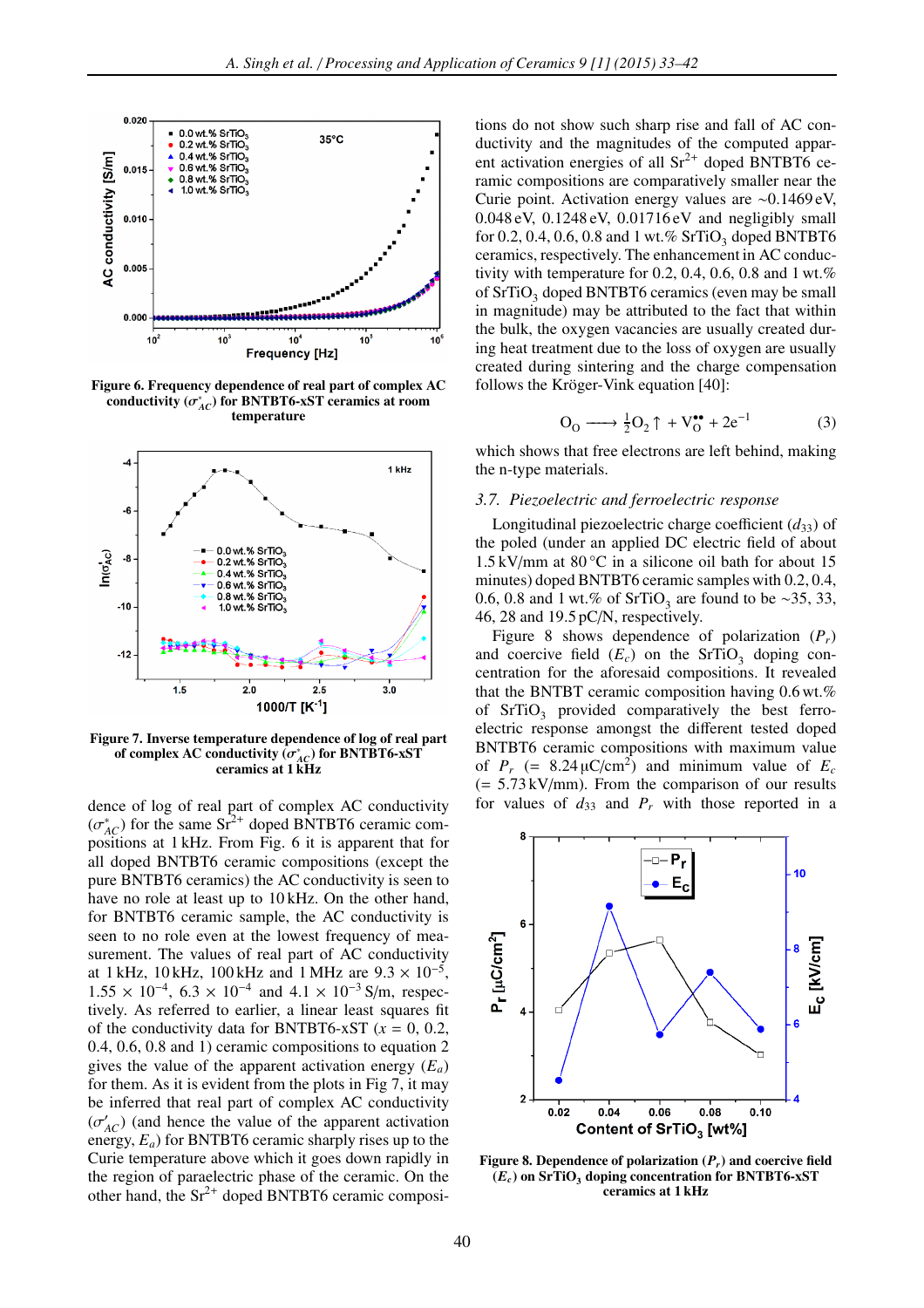recent literature [45] on similar material compositions, it transpires that our results certainly fall short of those reported in the literature. The obvious possible reasons for our samples having inferior properties are the following: (i) the  $Sr^{2+}$  doping in the present study has been enacted after the process of calcination i.e., only after the phase formation in BNTBT6 is over, whereas in the work referred to earlier [45] the dopant powder was introduced *ab initio* i.e., well before the process of calcination; (ii) the entire process of dry as well as wet mixing of the constituent powder compositions has been performed through conventional route i.e., by mortar and pestle and not through ball-milling or through chemical route which are certainly capable of producing highly dense and more homogeneous fine powder samples than those obtained through the conventional route as detailed above and (iii) a comparatively lower value of DC electric field strength could be applied over the fabricated samples in the present study because the samples were unable to withstand higher fields than 1.5 kV/mm due to the high leakage currents presumably owing to their comparatively larger porosities. On the other hand, in the referred literature and others [44,45] the applied field strength is ∼4–7 kV/mm. Refinements in the method of fabrication of the ceramic samples are certainly expected to lead to the enhanced dielectric, piezoelectric, and ferroelectric properties in them.

# IV. Conclusions

The effects of  $Sr^{2+}$  substitution on microstructure and various electrical properties (like frequency- and temperature-dependent complex permittivity, complex impedance, conductivity, ferroelectric, and piezoelectric properties) of the  $(Bi_{0.5}Na_{0.5})_{0.94}Ba_{0.06}TiO_3$  (BNTBT6) ceramics were examined. X-ray diffraction patterns revealed the formation of phase pure materials with tetragonal unit cell structure without any secondary impurity phases. The dielectric, ferroelectric, and piezoelectric properties are improved obviously with the optimum values for BNTBT6 ceramic with 0.6 wt.% of SrTiO<sub>3</sub>: ambient dielectric constant ∼2700; minimum loss tangent ~0.08; *d*<sub>33</sub> ~46 pC/N and (*E*<sub>*c*</sub>)<sub>*min*</sub> ∼5.73 kV/mm. These improved electrical properties of BNTBT6 ceramic sample with  $0.6$  wt.% of SrTiO<sub>3</sub> indicate its promising application in electronic devices. Complex impedance, modulus, and conductivity studies indicated the presence of grains and grain boundary contribution, non-Debye type of relaxation and NTCR behaviour of the test ceramic samples. AC activation energies in the temperature range of 325–500 °C provided maximal values for BNTBT6 composition having 0.6 wt.% of  $SrTiO<sub>3</sub>$ .

Acknowledgement: The authors gratefully acknowledge the financial support by the Department of Science and Technology, New Delhi through Grant No.SR/S2/CMP-017/2008 under which the present work was undertaken.

# References

- 1. B. Jaffe, W.R. Cook, H. Jaffe, *Piezoelectric Ceramics*, Academic Press, New York, 1971, pp. 115–181.
- 2. M. Suzuki, H. Nagata, J. Ohara, H. Funakubo, T. Takenaka, " $Bi_{3-x}M_xTiTaO_9$  (M = La or Nd) ceramics with high mechanical quality factor *Qm*", *Jpn. J. Appl. Phys.*, 42 (2003) 6090–6093.
- 3. R.J. Xie, Y. Akimune, R. Wang, N. Hirosaki, T. Nishimuna, "Dielectric and piezoelectric properties of barium-substituted  $Sr<sub>1.9</sub>Ca<sub>0.1</sub>NaNb<sub>5</sub>O<sub>15</sub> ceram$ ics" *Jpn. J. Appl. Phys.*, 42 (2003) 7404–7409.
- 4. M.D. Maeder, D. Damjanovic, N. Setter, "Lead free piezoelectric materials", *J. Electroceram.*, 13 (2004) 385–392.
- 5. Y. Guo, K. Kakimoto, H. Ohsato, "Phase transitional behavior and piezoelectric properties of  $Na_{0.5}K_{0.5}NbO_3$ -LiNbO<sub>3</sub> ceramics", *Appl. Phys. Lett.*, 85 (2004) 4121–4123.
- 6. Y. Saito, H. Takao, T. Tani, T. Nonoyama, K. Takatori, T. Homma, T. Nagaya, M. Nakamura, "Lead free piezoceramics", *Nature*, 432 (2004) 84–87.
- 7. E. Hollenstein, M. Davis, D. Damjanovic, N. Setter, "Piezoelectric properties of Li- and Ta-modified  $K_{0.5}Na_{0.5}NbO_3$  ceramics", *Appl. Phys. Lett.*, **87** (2005) 182905.
- 8. M. Matsubara, T. Yamaguchi, K. Kikuta, S. Hirano, "Sinterability and piezoelectric properties of  $(K, Na)NbO<sub>3</sub>$  ceramics with novel sintering aid", *Jpn. J. Appl. Phys.*, 43 (2004) 7159–7163.
- 9. M. Kosec, D. Kolar, "On activated sintering and electrical properties of NaKNbO<sub>3</sub>", *Mater. Res. Bull.*, **10** (1975) 335–340.
- 10. R.R., Zeyfang, R.M. Henson, W.J. Maier, "Temperature- and time dependent properties of polycrystalline (Li,Na)NbO<sub>3</sub> solid solutions", *J. Appl. Phys.*, 48 (1977) 3014–3017.
- 11. J. Yoo, K. Lee, K. Chung, S. Lee, K. Kim, J. Hong, S. Ryu, C. Lhee, "Piezoelectric and dielectric properties of  $(LiNaK)(NbTaSb)O_3$  ceramics with variation in poling temperature", *Jpn. J. Appl. Phys.*, 45 (2006) 7444–7448.
- 12. G.A. Smolenskii, V.A. Isupov, A.I. Agranovskaya, N.N. Krainik, "New ferroelectrics of complex composition", *Sov. Phys.-Solid State (Engl. Transl.)*, 2 (1961) 2651–2654.
- 13. T. Takenaka, K. Sakata, K. Toda, "Piezoelectric properties of  $(Bi_{0.5}Na_{0.5})TiO_3$ -based ceramics", *Ferroelectrics*, 106 (1990) 375–380.
- 14. T. Takenaka, K. Maruyama, K. Sakata, " $(Bi_{0.5}Na_{0.5})TiO_3-BaTiO_3$  system for lead free piezoelectric ceramics", *Jpn. J. Appl. Phys.*, 30 (1991) 2236–2239.
- 15. H. Nagata, T. Takenaka, "Lead free piezoelectric ceramics of  $(Na_{0.5}Bi_{0.5})TiO_3 - \frac{1}{2} (Bi_2O_3 Sc_2O_3)$  system", *Jpn. J. Appl. Phys. Part 1*, 36 (1997) 6055– 6057.
- 16. H. Nagata, T. Takenaka, "Lead-free piezoelectric ceramics of  $(Na_{0.5}Bi_{0.5})TiO_3-KNbO_3$ –